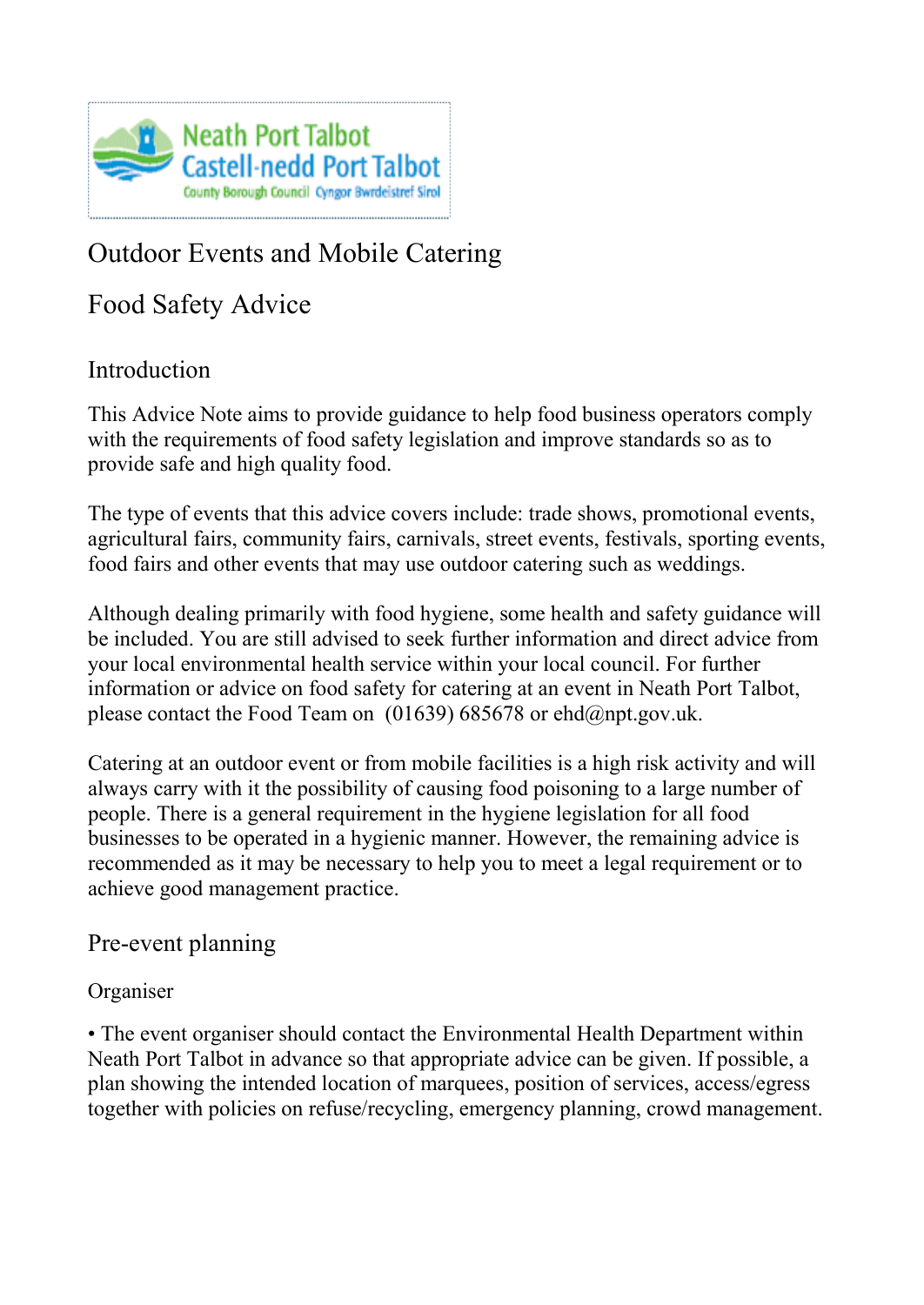• The event organiser will need to undertake a risk assessment (health & safety) and a fire risk assessment; and have appropriate Insurance in place.

• The event organiser may need to contact other services such as the Police, Fire Brigade and Health and Safety Executive.

• A list of exhibitors/food stalls (including those giving away food as part of demonstration) should be given to the Environmental Health Department.

• A Temporary Events Notice may be required and should be discussed with the licensing officer within Neath Port Talbot Council. Further information on event management can be found in Health and Safety Executive publication (1999) "The event safety guide: A guide to the health and safety and welfare at music and similar events (HSG195)".

Food safety advice for the food retailer or caterer

The food business operator must:

• Make sure food is supplied or sold in a hygienic way.

• Have in place a documented food safety management system such as "Safer Food Better Business", which identifies food safety hazards, which steps are critical for food safety and ensures that safety controls are in place, maintained and reviewed.

• Your food business must be registered with the local authority where your unit is based, and carry the correct Insurance.

• Selling alcohol may need a licence – For advice contact licensing on (01639) 763050 or licensing@npt.gov.uk..

• If someone asks about an allergy – be honest and do not guess about ingredients.

• Buy from reputable suppliers and keep a record.

• Food and drink must be described fairly and labelled accurately. Contact Trading Standards if you need more advice on this on (01639) 685678 or ehts@npt.gov.uk.

• Make sure you risk assess and do a fire risk assessment and take with you a suitable fire extinguisher and fire blanket.

• Weather forecast - be prepared.

Design and structure

• All stalls/vehicles should be designed and constructed to protect food from risk of contamination.

• Fittings and equipment for mobile units should be of good quality materials capable of being readily cleaned. Bare wood is not acceptable.

• Floors in mobile units should be of smooth, impervious and non-slip material and preferably coved to the wall fixtures.

• Stalls should be screened at the sides and back to prevent risk of contamination and pests.

• Tent/marquees should be of cleanable materials or the kitchen/preparation areas should be provided with washable wall linings.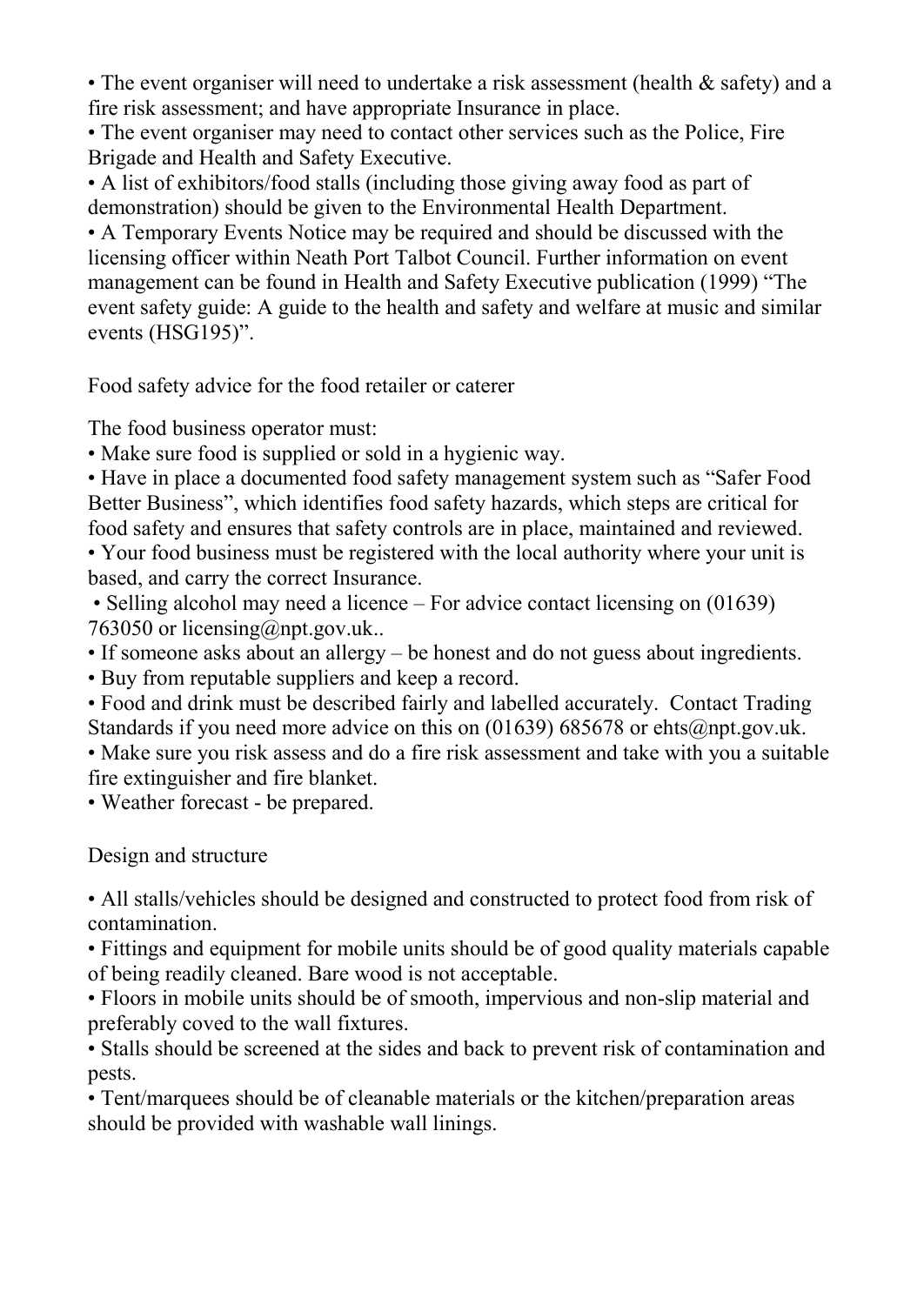- Frequently used walkways should be effectively weatherproofed.
- Lighting levels within the marquee must be adequate.

#### Layout

• Ideally catering exhibitors should be sited close to essential services e.g. water/power.

- Allow adequate space for preparation, cooking, storage and wash-up.
- Ensure that refrigerated storage vehicles and trailers are easily accessible.
- Dirty crockery and dirty laundry should not be carried through food handling areas.
- The event organiser should arrange collection and removal of refuse and recycling from the site.
- Check for any tripping and safety hazards.

#### **Services**

Outdoor events take place in a wide variety of sites and locations. At some sites it may be possible to provide essential services such as water, drainage and electricity, others may not. You need to find out the service arrangements before arriving on site.

#### Water supply

• There must be an adequate supply of clean and wholesome water provided (ideally from the mains)

• If water containers are used they must be cleaned and sanitised on a regular basis.

#### Drainage

Waste water from sinks and wash hand basins should be discharged into foul water system or into suitable containers and not directly onto the ground.

#### Equipment

• All equipment should be readily cleanable.

• Preparation surfaces and tables must have smooth, impervious surfaces, stainless steel or laminate surfaces are suitable.

#### Washing facilities

• Suitable and sufficient hand wash basins must be provided and accessible for use by food handlers. Supplies of soap and means of hygienic hand drying must be available at each basin.

• Suitable sinks must be provided for food preparation and for equipment washing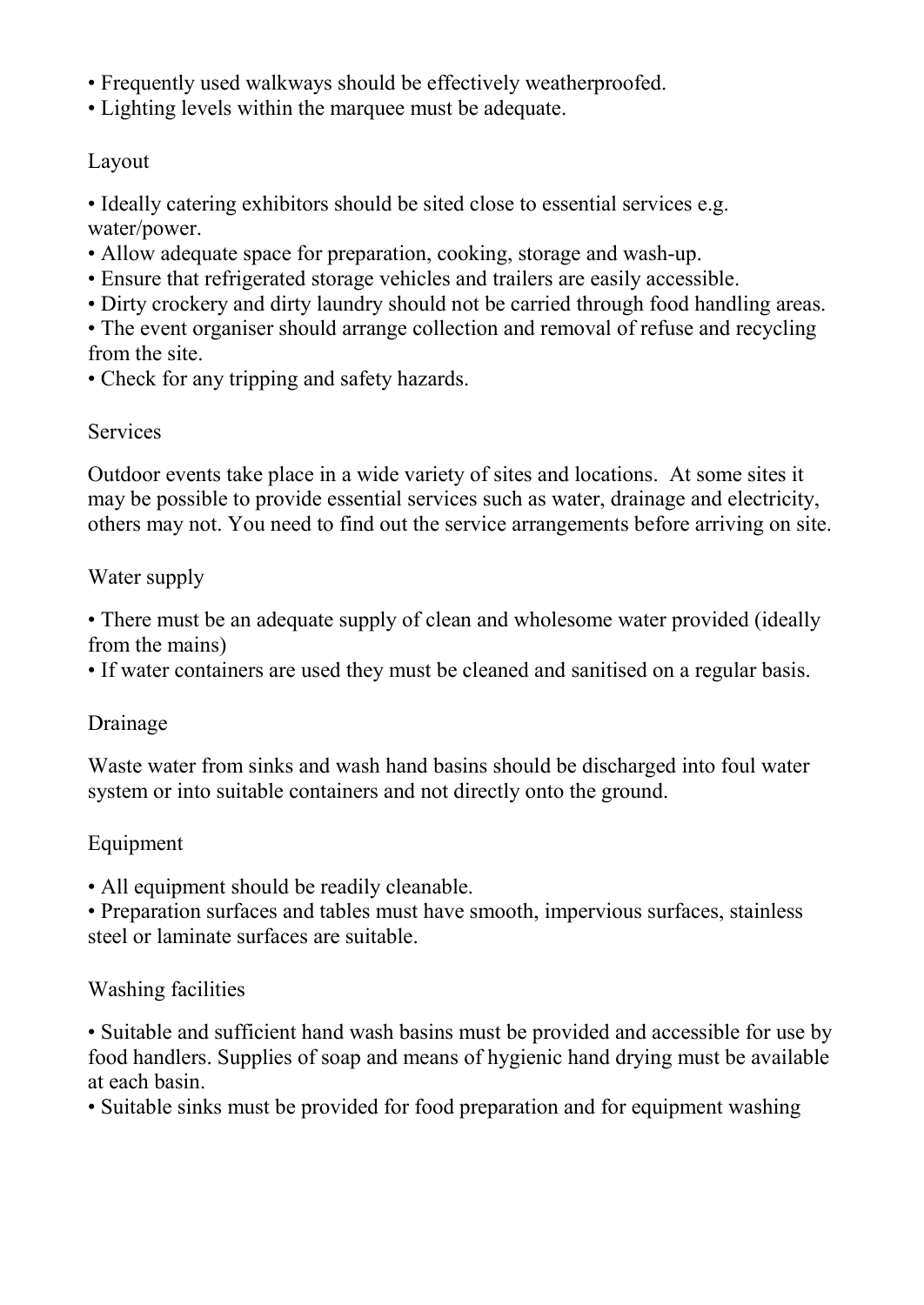• A constant supply of hot water should be provided at the sink(s) and wash hand basin.

• The use of plastic bowls as sinks or wash hand basins is not recommended.

#### Staff toilets

• Separate toilets for the exclusive use of food handlers should be provided on site where possible.

• All sanitary accommodation must be maintained in a clean condition.

• Suitable and sufficient wash hand basins with hot and cold water, soap, towels must be provided at the sanitary accommodation.

### Temperature control

Effective temperature control and storage is one of the most important safeguards for controlling the growth of food poisoning organisms. You should consider the following points:

• High-risk products such as cooked meat and dairy products, must be kept at or below 8°C or above 63°C.

• Ideally food should be prepared immediately before service, if this is not possible then the food should be prepared in small batches and kept at the correct temperature. • All should have sufficient fridge space for the storage of high-risk foods or the use

of commercial cool boxes with eutectic freezer blocks. Keep a check of the temperatures in your food management diary.

• Cooked food should reach core temperature 75 °C. Take particular care when barbequing as cooking temperatures can be less predictable. Use a probe thermometer and disinfect before and after use.

• Hot food displayed for sale/service should be kept above 63 °C.

• Thermometers with probes should be used to check temperatures (all probes should be disinfected after use).

• Keep food covered when stored in the fridge.

• Vehicles used for transporting high-risk food should be refrigerated.

• Four hour exemption rule applies where food only kept for service or on display for sale for a maximum period of four hours can rise above 8°C.

• Protect stored food from public access and contact.

#### Cross-contamination

One of the main risks facing event and mobile catering is to protect food from contamination. This is an important legal requirement:

• Food preparation areas/chopping boards should be cleaned/disinfected after use.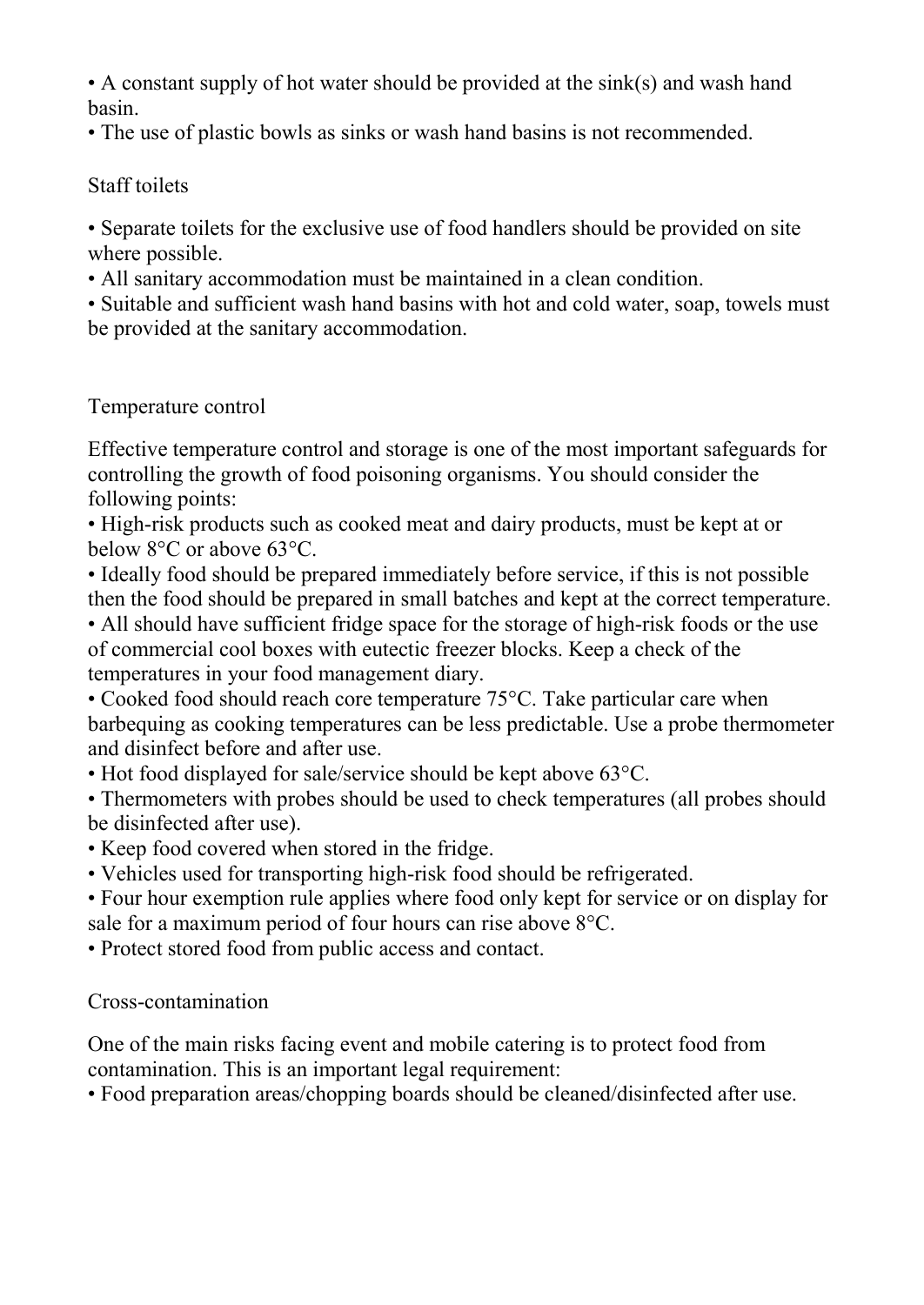• Raw and cooked food should be kept separate at all times, raw food should always be stored below cooked food, ideally separate refrigerators should be used.

• Clean sinks after washing/preparing vegetables and raw food.

• Avoid touching food- use tongs etc.

• All equipment including knives and containers should be cleaned and disinfected after use.

• Disinfect all cloths regularly and replace as soon as they become worn/damaged. The use of disposable cloths and paper towels is recommended.

• Food must not be stored on the ground and must be kept away from risk of contamination.

• Food may be kept at a suggested height of 45cm above ground and protected from the weather.

• Equipment/utensils/crockery should be stored above ground, covered and kept free from contamination.

• Protect food from pests (insects, birds and rodents).

#### Cleaning

• Adequate supplies of suitable food grade disinfectants or sanitising agents should be used for the regular disinfection of equipment and work surfaces.

• Hazardous substances such as cleaning materials must be used and stored in a safe manner.

• Hot and cold water (or water at a suitably mixed temperature) must be available at sinks and basins and must be available before food preparation begins.

#### Transporting food

• Vehicles and storage areas should be of sound construction, kept in good repair and able to be cleaned.

- Ensure that appropriate containers are used .
- Recommended use of refrigerated vehicles.

## Personal hygiene

High standards of personal hygiene are essential and the following rules must be followed:

• Hand washing must be carried out: Before starting work, after handling any raw foods. After using the toilet, after a break, after sneezing, coughing, etc.

- Where possible tongs should be used for handling food .
- All cuts or boils should be covered with a waterproof plaster preferably coloured.

• Jewellery and nail varnish should not be worn. Hair should be covered and tied back.

• Clean, washable, over-clothing must be worn at all times when handling food.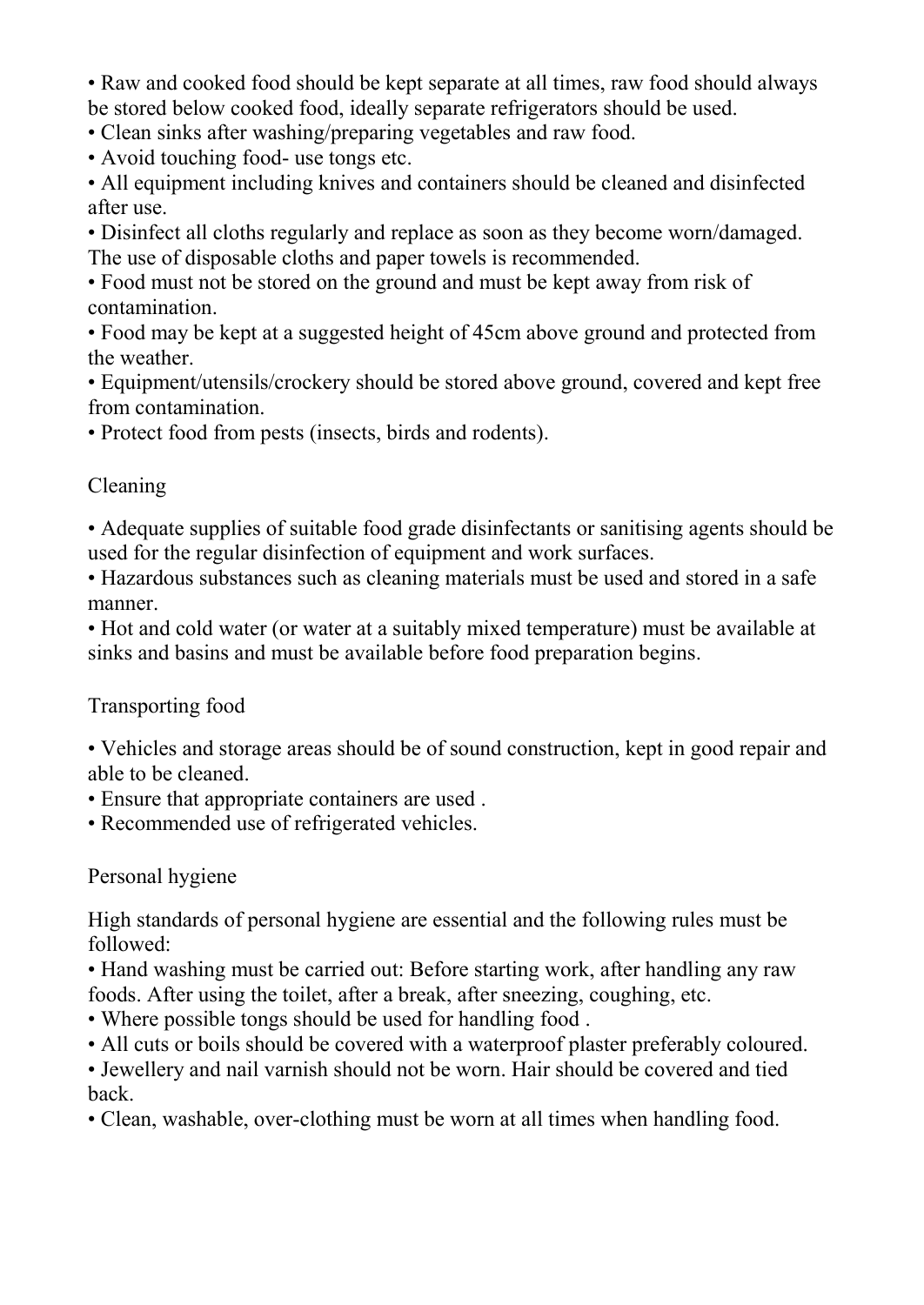• Outdoor clothing must be stored away from any food area.

• Any food handler who knows, or suspects, they are suffering from symptoms of food poisoning (particularly diarrhoea and vomiting) must notify their employer or manager and refrain from working with food.

Food safety training

• Event catering is a high-risk activity with potential for food poisoning. Food handlers must be trained to a level appropriate to their work.

• It is recommended that any person who handles, prepares or cooks high-risk food has a qualification in food hygiene equivalent to the CIEH Level 2 certificate.

#### First aid

A first aid-kit including washable (preferably coloured blue) plasters must be provided.

#### Refuse

- There must be an adequate supply of suitable refuse containers provided.
- Plastic sacks must be tied securely and stored to prevent attraction of pests.

### Electrical Supply

• Permanent mains electricity should be provided for lighting/power where practicable.

• Electrical appliances must be protected from weather, physical damage and interference.

- Appliances must be protected by residual current circuit breakers.
- Cables and flexes must be positioned so as not to cause a tripping hazard.

• If generators have to be used, steps should be taken to place them safely, protect from interference and to reduce noise and fume nuisance.

• A competent electrician should carry out all electrical work.

Liquefied Petroleum Gas (LPG)

• Gas appliances should be fitted and tested by a competent person and certificate required.

• LPG cylinders should be in a fire-resisting lockable compartment (with  $\frac{1}{2}$  hour fire resistance). Compartments must have adequate ventilation at high and low levels.

• Cylinders should be fitted with automatic cut-off valves and be protected from tampering.

• All cylinders should be kept away from heat and ignition sources.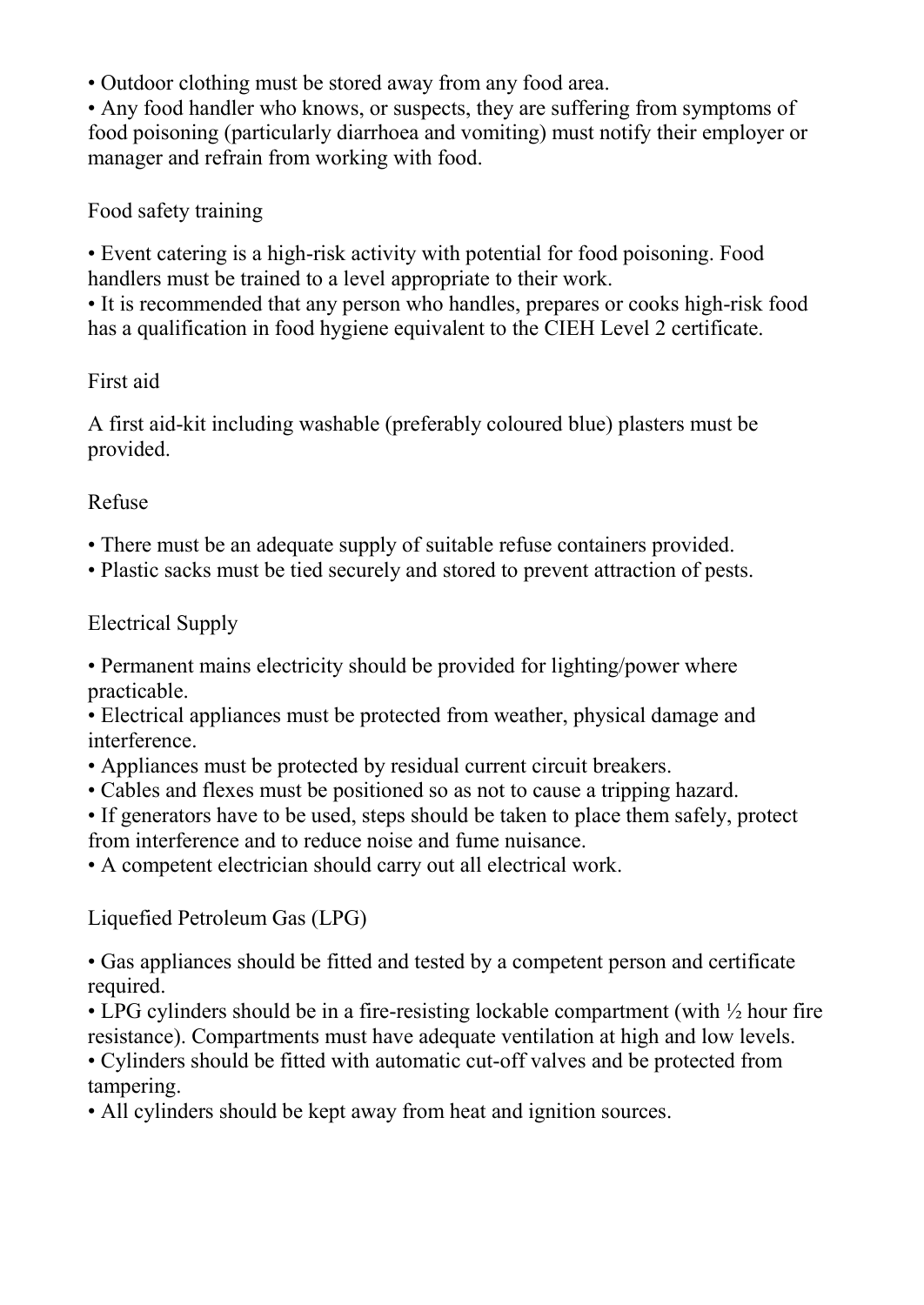• All pipes and fittings should be as short as possible with appropriate crimp or compression fittings (not slip-on fittings).

• All pipes should be protected from abrasion or mechanical damage (armoured if subject to temperatures over 50°C).

• All pipes should be renewed every two years .

• All gas appliances must be fitted with a flame failure device and adequately ventilated.

• All fryers should be fitted with an automatic high temperature-limiting device (operates at a fat temperature of 250°C or lower).

• Suitable signs indicating "Caution – LPG" and "Highly Flammable" should be displayed.

#### **References**

Regulation (EC) 852/2004 on the Hygiene of Foodstuffs The Food Hygiene (Wales) Regulations 2006 Health and safety references

#### **Further information**

www.cieh.org [www.food.gov.uk](http://www.food.gov.uk/) [www.hse.gov.uk](http://www.hse.gov.uk/)

Now use the checklist to ensure you have covered the key hygiene rules.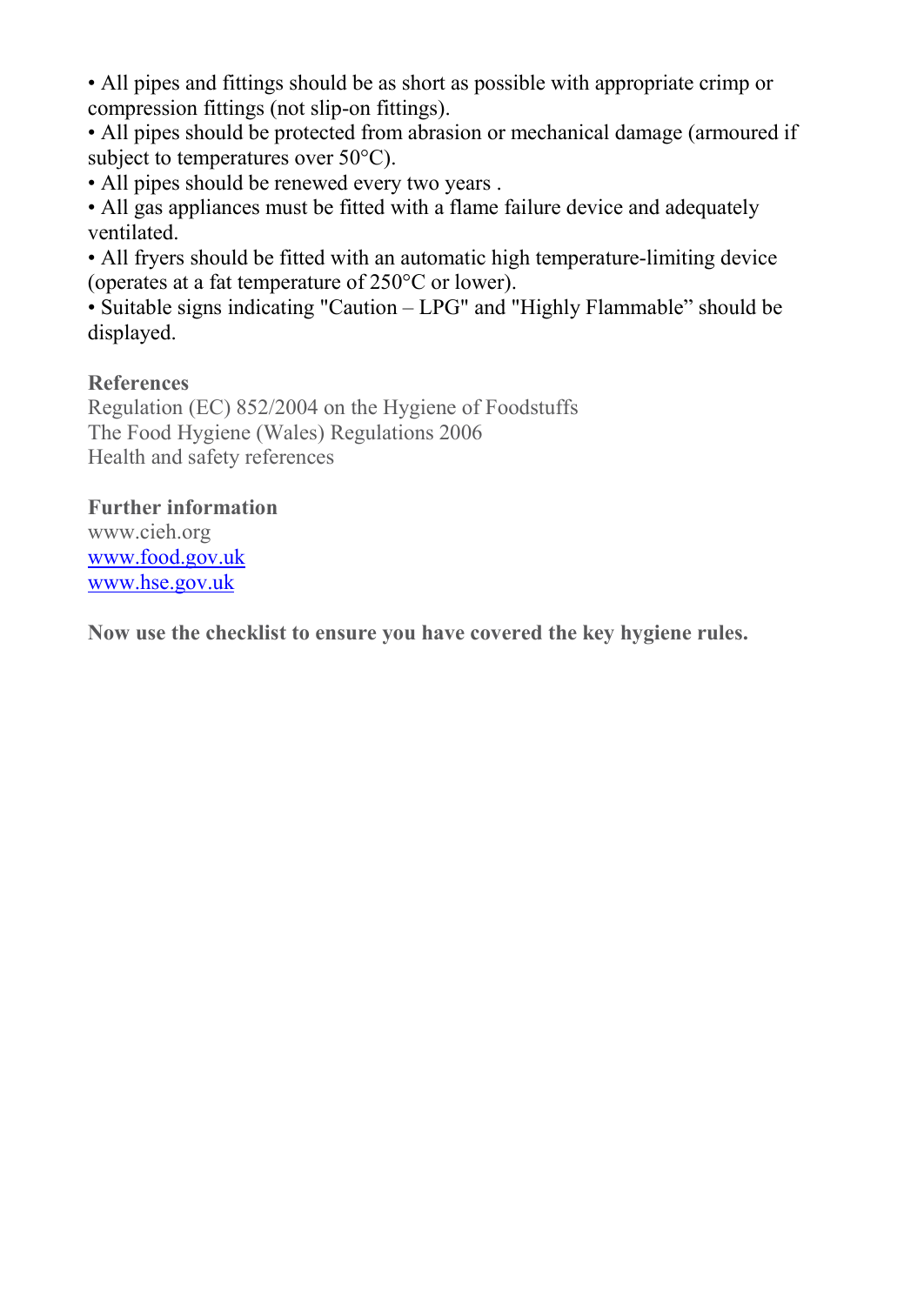# Food Safety Checklist

Food Safety Management

| Do you have documentation on the food safety controls you adopt                                                                                   |               |                 |  |
|---------------------------------------------------------------------------------------------------------------------------------------------------|---------------|-----------------|--|
| to ensure the food you prepare is safe to eat?                                                                                                    | Yes $\Box$    | No <sub>1</sub> |  |
| Do you keep monitoring record sheets, training records, etc?                                                                                      | Yes $\square$ | $No$ $\square$  |  |
| Are these available for inspection on your trailer/stall?                                                                                         | Yes $\square$ | $\rm No$ $\Box$ |  |
| Storage                                                                                                                                           |               |                 |  |
| Are all food storage areas under cover and protected from<br>contamination?                                                                       | Yes $\Box$    | $No$ $\square$  |  |
| Are they clean and free from pests?                                                                                                               | Yes $\Box$    | $No$ $\square$  |  |
| Do you have enough refrigeration? Does it work properly?                                                                                          | Yes $\Box$    | No $\square$    |  |
| Food preparation and service areas                                                                                                                |               |                 |  |
| Have you got enough proper washable floor coverings for the<br>Food preparation areas?                                                            | $Yes \Box$    | No $\Box$       |  |
| Have you got precautions to keep mud out of the stall in wet<br>weather?                                                                          | Yes $\Box$    | No <sub>1</sub> |  |
| Are all worktops and tables sealed or covered with an<br>impervious, washable material?                                                           | Yes $\square$ | $\rm No \ \Box$ |  |
| Have you got enough preparation work top space?                                                                                                   | Yes $\square$ | No $\square$    |  |
| Have you got enough wash hand basins? Are they supplied<br>with hot and cold water, soap and paper towels?                                        | Yes $\Box$    | $No$ $\square$  |  |
| Have you got sinks which are large enough to wash food and<br>Equipment in (including bulky items)? Are they supplied<br>with hot and cold water? | Yes $\Box$    | $\rm No$ $\Box$ |  |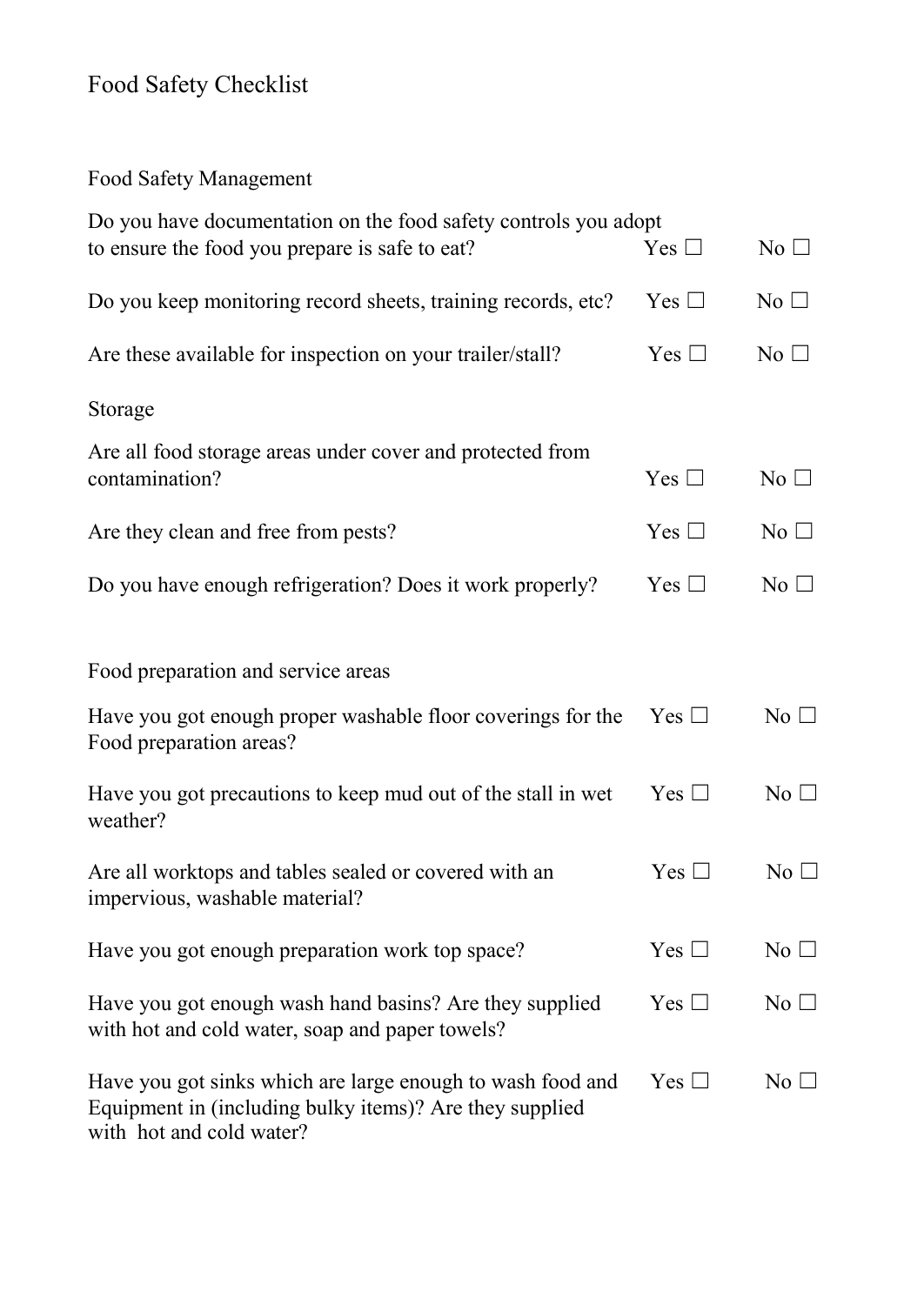| If there is no mains drainage have you made hygienic<br>provision for the disposal of waste water, e.g. waste pipe<br>from sink to waste water carrier? | Yes $\Box$    | No $\square$    |
|---------------------------------------------------------------------------------------------------------------------------------------------------------|---------------|-----------------|
| Have you got enough fresh water containers? Are they clean<br>and have they got caps?                                                                   | Yes $\Box$    | No $\square$    |
| Have you got a supply of hot water reserved for washing up<br>And hand washing?                                                                         | Yes $\Box$    | No $\square$    |
| Have you got adequate natural/artificial lighting, particularly<br>for Food preparation and service at night?                                           | $Yes \Box$    | No $\Box$       |
| Is all your food equipment in good repair? Are any repairs<br>outstanding since your last event?                                                        | Yes $\Box$    | $\rm No$ $\Box$ |
| Can you keep high risk foods stored/displayed at 8C or less?                                                                                            | Yes $\square$ | $No$ $\square$  |
| Cleaning                                                                                                                                                |               |                 |
| Is your stall/vehicle clean? Can it be kept clean? Have you<br>allowed Time for thorough cleaning of the vehicle/stall<br>equipment between events?     | Yes $\Box$    | $No$ $\square$  |
| Do you have a written cleaning schedule to ensure all areas<br>are kept clean?                                                                          | Yes $\Box$    | $\rm No$ $\Box$ |
| Have you an ample supply of clean cloths and a 'food-safe'<br>disinfectant/sanitiser to clean food and hand contact surfaces?                           | Yes $\square$ | No <sub>1</sub> |
| Are the cleaning chemicals stored away from food?<br>Contamination                                                                                      | Yes $\Box$    | $\rm No \ \Box$ |
| Can food be protected from contamination at all times?                                                                                                  | Yes $\Box$    | $\rm No$ $\Box$ |
| Is the unit free from pests and is open food protected from<br>flying insects?                                                                          | Yes $\Box$    | $\rm No$ $\Box$ |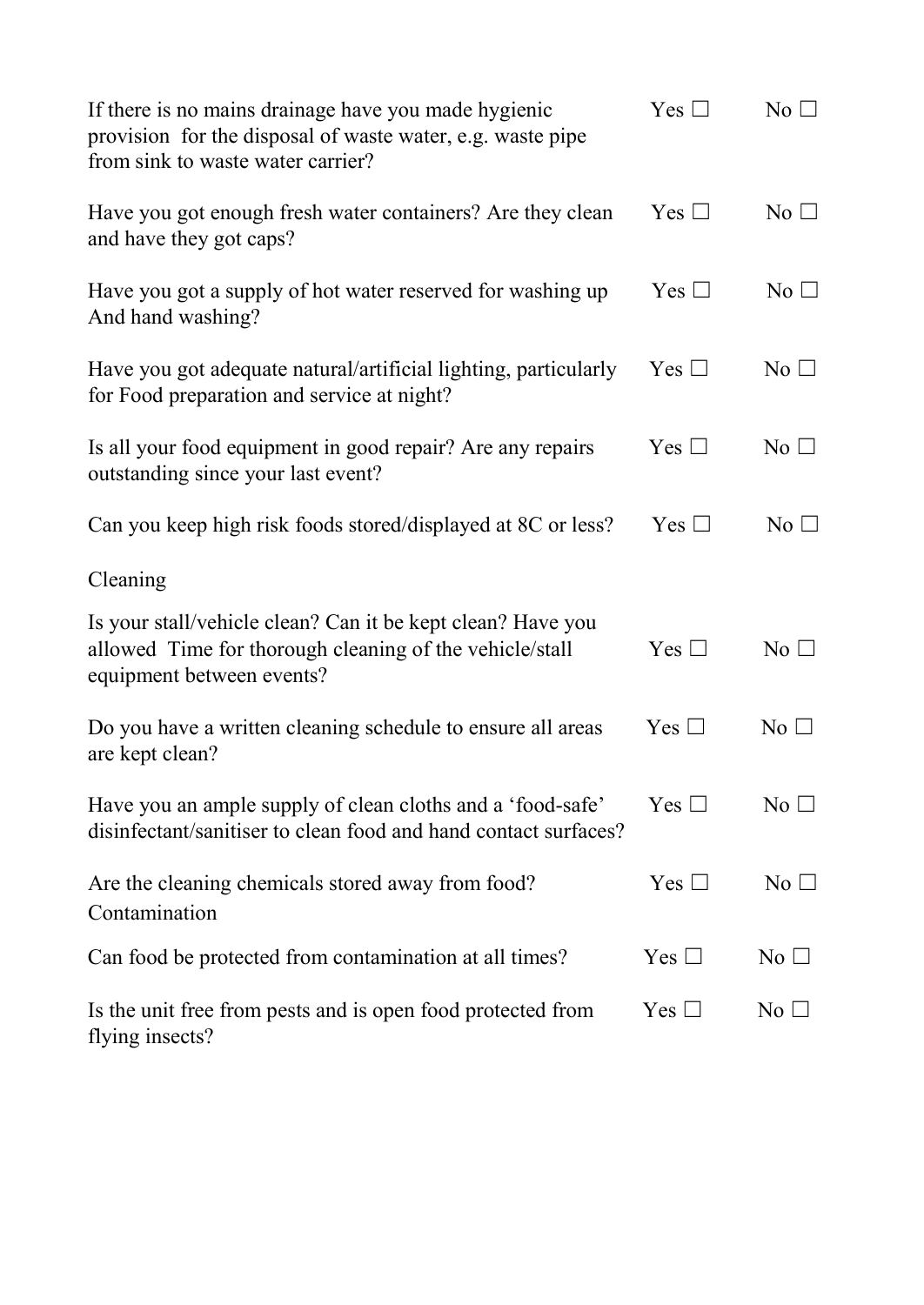## Food waste

| Have you got proper bins with lids for food and other waste?                                                                                   | $Yes \Box$    | $\rm No \ \Box$ |
|------------------------------------------------------------------------------------------------------------------------------------------------|---------------|-----------------|
| Do you have appropriate arrangements for the disposal of<br>food waste and recycling?                                                          | Yes $\Box$    | No <sub>1</sub> |
| Do you have arrangements for the collection and disposal of<br>waste oil?                                                                      | Yes $\Box$    | $No$ $\square$  |
| Staff                                                                                                                                          |               |                 |
| Are all your food handlers trained, supervised or given<br>instruction to ensure food safety?                                                  | Yes $\square$ | $No$ $\square$  |
| Have you any untrained, casual staff carrying out high risk<br>Food preparation?                                                               | Yes $\square$ | No $\square$    |
| Do your staff display a good standard of personal hygiene<br>and Wear clean over-clothing? Have you a good supply of<br>clean overalls/aprons? | Yes $\Box$    | $No$ $\square$  |
| Are your staff aware that they should not handle food if<br>Suffering from certain illnesses?                                                  | Yes $\Box$    | $\rm No$ $\Box$ |
| Have you a first aid box with blue waterproof plasters?                                                                                        | Yes $\square$ | $\rm No$ $\Box$ |
| Storage                                                                                                                                        |               |                 |
| Is good stock rotation carried out, and are stocks within their<br>expiry dates?                                                               | $Yes \Box$    | $\rm No$ $\Box$ |
| If you use raw and cooked foods are they adequately<br>separated during storage?                                                               | Yes $\square$ | $\rm No~\Box$   |
| Are high-risk foods (e.g. cooked rice) stored under<br>refrigeration below 8°C?                                                                | Yes $\square$ | $\rm No$ $\Box$ |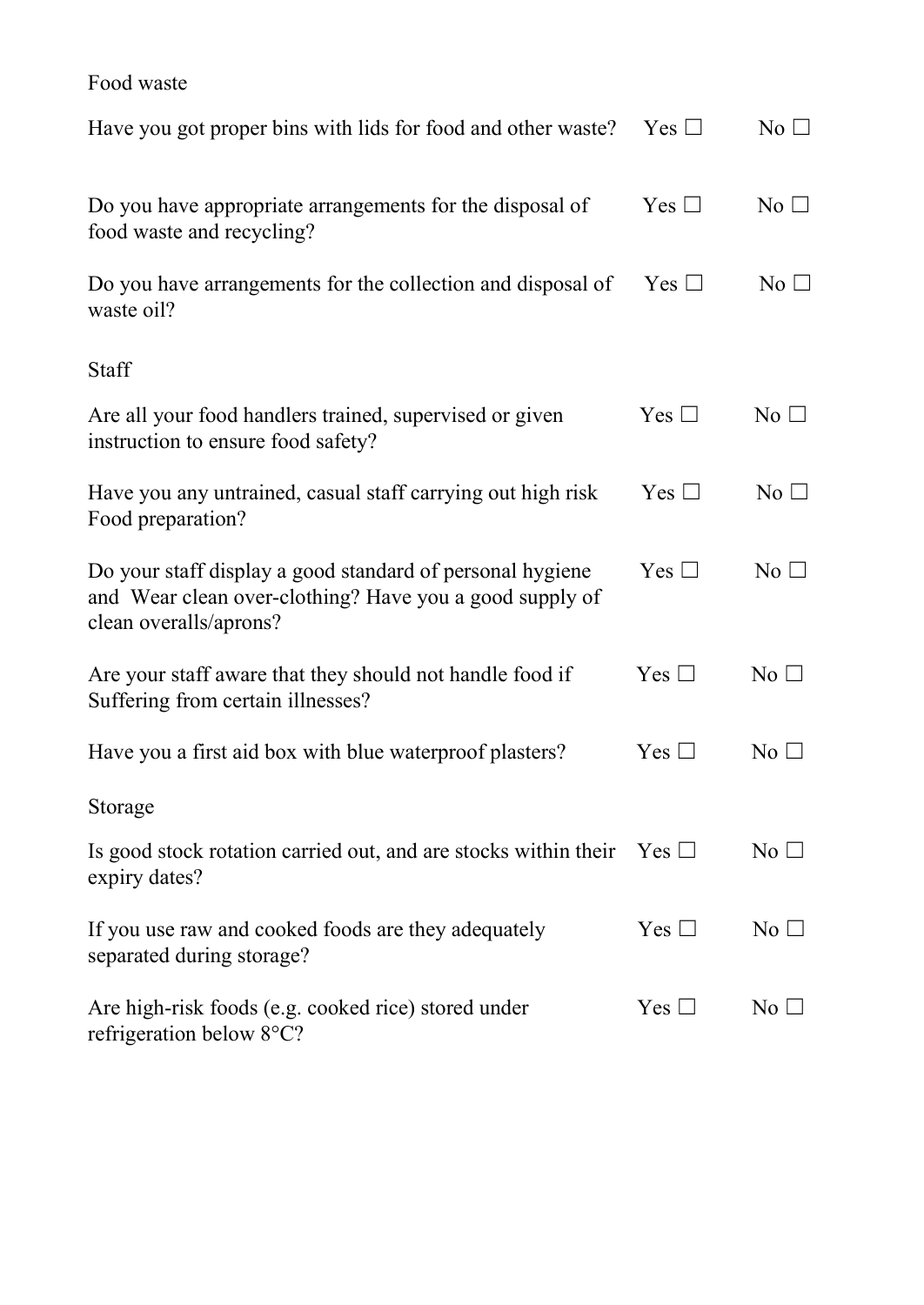## Purchase

| Are you purchasing raw ingredients or food products<br>from a reputable company?                                              | Yes $\square$ | $\rm No$ $\Box$ |
|-------------------------------------------------------------------------------------------------------------------------------|---------------|-----------------|
| Preparation                                                                                                                   |               |                 |
| Do staff always wash their hands before preparing food,<br>and after handling raw food?                                       | Yes $\Box$    | No $\Box$       |
| Are separate utensils used for raw and cooked food,<br>e.g. tongs, knives, etc?                                               | Yes $\Box$    | $\rm No \ \Box$ |
| Do you use separate chopping boards for raw and cooked<br>food?                                                               | Yes $\Box$    | $\rm No$ $\Box$ |
| If you answered 'no' to the previous question, are they<br>properly disinfected between contact with raw and cooked<br>foods? | Yes $\Box$    | $\rm No$ $\Box$ |
| Cooking                                                                                                                       |               |                 |
| Is all frozen meat and poultry thoroughly thawed before<br>cooking?                                                           | Yes $\Box$    | $\rm No$ $\Box$ |
| Is all meat and poultry cooked until it is piping hot (above<br>$70^{\circ}$ C and the juices run clear?                      | Yes $\Box$    | No <sub>1</sub> |
| Are cooked and part-cooked food separated during cooking? Yes $\Box$                                                          |               | $\rm No~\Box$   |
| Reheating food                                                                                                                |               |                 |
| Is all food reheated to above 75°C?                                                                                           | Yes $\square$ | $\rm No$ $\Box$ |
| Do you only reheat food once?                                                                                                 | Yes $\square$ | $\rm No \ \Box$ |
| After cooking<br>Is food cooked and served straight away?                                                                     | Yes $\square$ | No              |